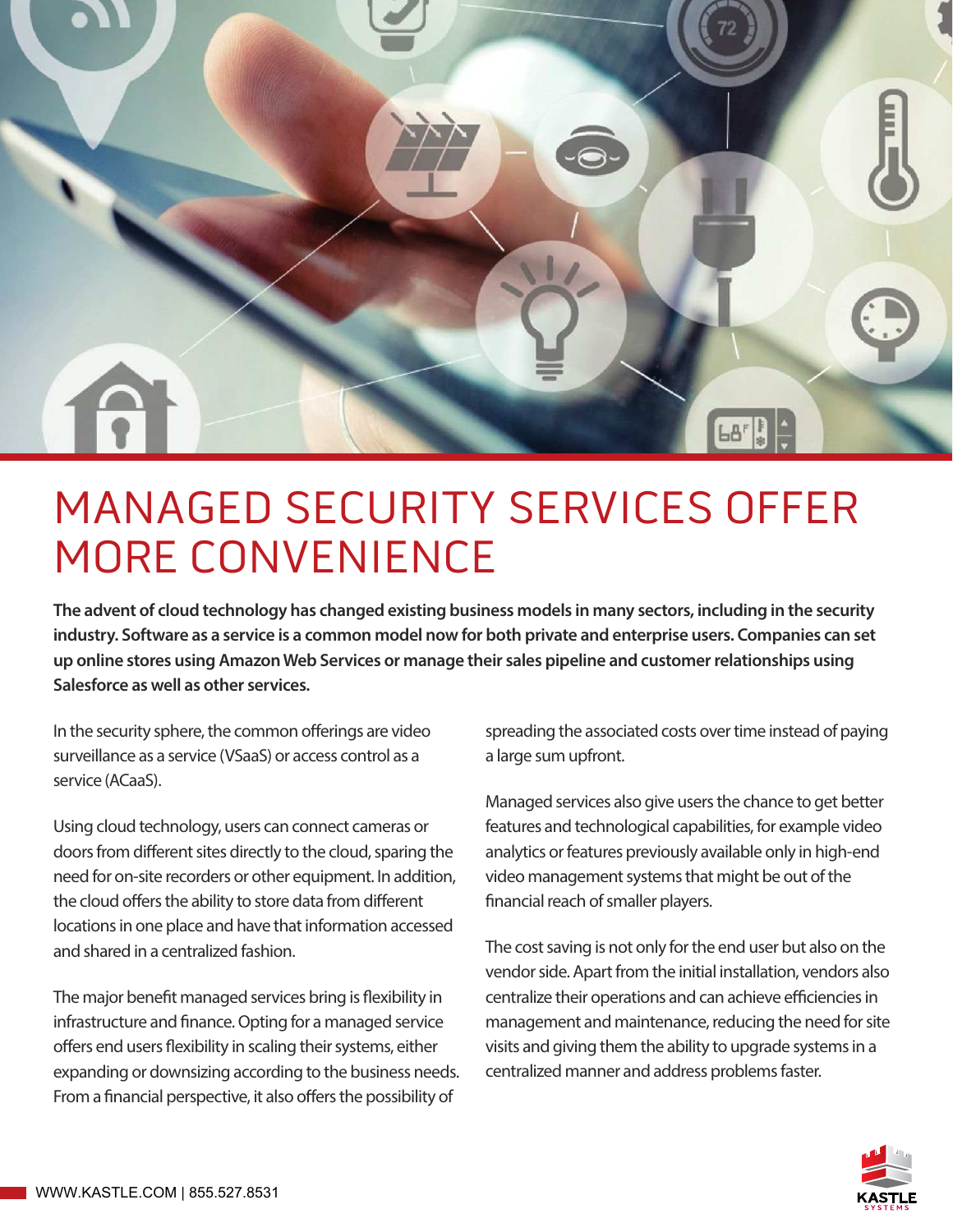"From a business model standpoint, managed security services such as VSaaS will appeal to companies wishing to shift from capital expenditures to monthly operating expenditures. It can simplify their budget, and make it more predictable," said Dean Drako, President and CEO of Eagle Eye Networks. "The underlying technical foundation, whether the VSaaS offering is cloud-based or not, will also have an impact. End users can achieve higher economies of scale with a true cloud-based system, while other managed video services can be more of manpower outsourcing model, along with potentially distributing costs over a longer time period. Additionally, true cloud services are generally cyber secure and have built-in redundancies. Cloud vendors also have large teams of dedicated specialists who can evolve the solution faster from a feature standpoint."

For video surveillance, the ongoing subscription fee is generally associated with the number of cameras and video retention period. Payment is per-camera and according to the length of storage in days the end user wants. Resellers usually offer either fully managed or partially managed services. In a fully managed service, the end user signs a multi-year contract which amortizes the cost of installation and cameras over the course of the contract, along with other subscription services. With a partially managed service, the end user pays upfront for cameras and installation, and pays a monthly fee.

"Our resellers follow the same monthly pricing models that we do. Some will bundle the charges into a single annual payment for the sake of simplifying invoicing, but the underlying rate structure is the same," said Steve Van Till, President and CEO of Brivo.

Recurring monthly revenue (RMR) is of course a lucrative option for solution providers, but might be a deterrent for end users who don't want to be tied into a recurring cost. "Resellers need to present the value proposition of hosted services in a way that makes sense — like the data plan that goes with a cellular subscription. The service is a continual benefit to the customer, so it only makes sense that there is an ongoing fee for as long as the benefit is being provided. Hosted services offer far more value than on premise alternatives," Van Till added.

In some cases, the pricing of managed services follows models common in other managed services, such as the "freemium" model. Freemium is a pricing strategy by which a product or service is provided free of charge, but money (premium) is charged for advanced features and functionality.

Ivideon's cloud video surveillance service is one such example. The company offers three pricing plans: free, premium, and professional. The free program allows users to connect up to two cameras per account. Larger numbers of cameras, longer periods of cloud storage (e.g., seven or 30 days), as well as other features are covered in the other plans. "Free and premium pricing plans are suitable for B2C users, professional pricing plan is the best choice for B2B users, and it can be customized for all types of businesses, from small to large," said Vladimir Eremeev, Director of International Business at Ivideon.

#### Who Should Choose VSaaS

Among our interviewees, many voiced their opinion that managed-service solutions are most suitable for small and medium businesses (SMBs) or large businesses made up of many smaller locations.

Nikhil Shenoy, Director of Product Marketing at Kastle Systems pointed in particular to owners and managers of multi-tenant office buildings as well as the tenants themselves (most usually small/medium services companies or branches of larger enterprises) as the typical users of managed security services. These clients do not have the resources to maintain a full-time IT department or